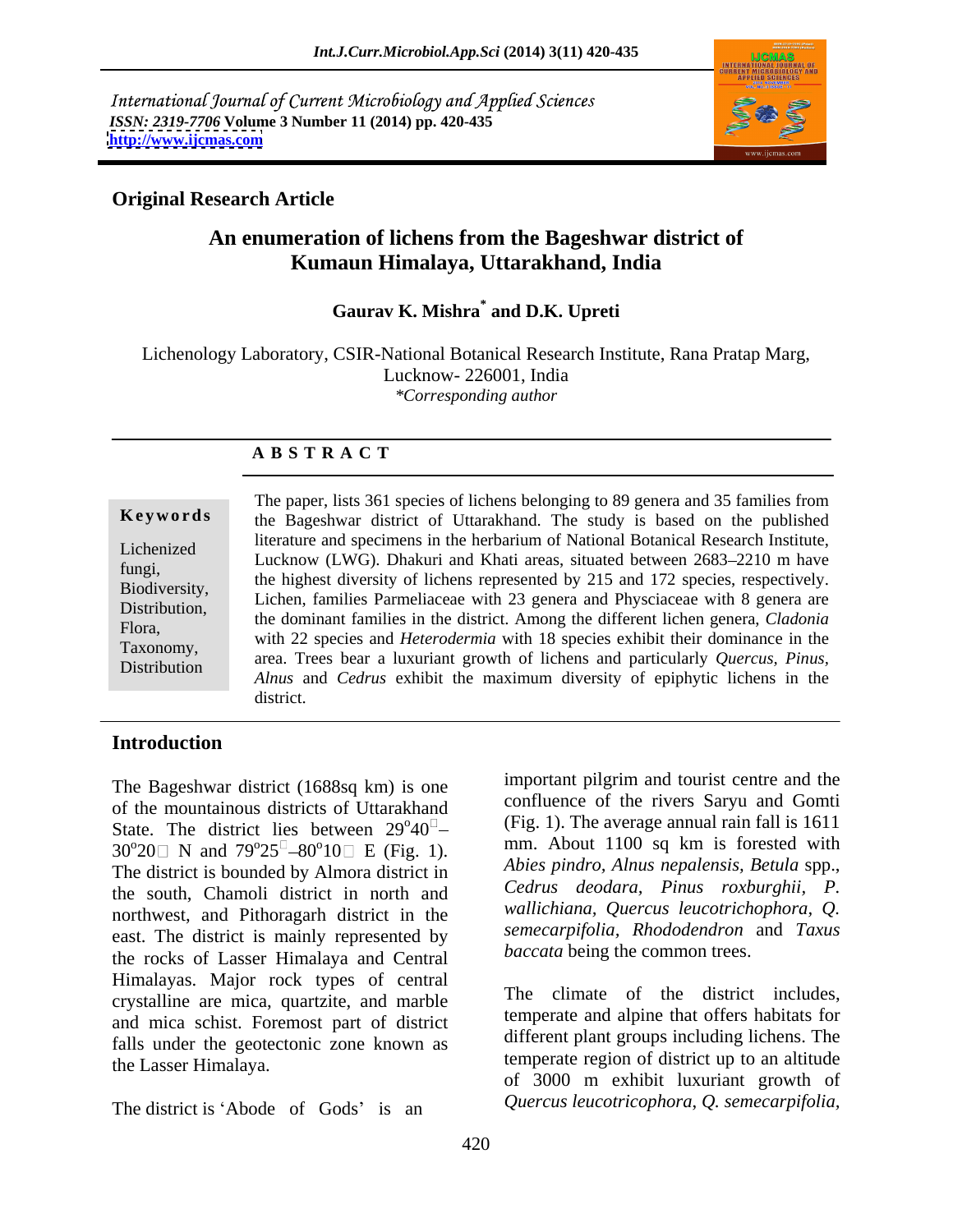*Pinus wallichiana* together with *Rhododendron, Taxus baccata*, *Abies Pinus wallichiana* trees on its trunk and **preserved** in the lichen herbarium of twigs bear luxuriant growth of epiphytic lichens. In the temperate zone trees trunk, Lucknow (LWG). Specimens were

The alpine zone of the district is devoid of trees but has small bushes and large exposed

Lichenologically the district was surveyed bodies were studied by compound the past and about 15 type species are bydroxide (K), Steiner's stable reported from the district till date. Many distribution, ecology, economic importance chromatography was performed for 2003; Nayaka, 2004; Joshi, 2008; Joshi *et al.,* 2008 a, b; Singh and Sinha, 2010; Mishra *et al.,* 2010; Mishra *et al.,* 2011; Kholia *et al.,* 2011; Mishra 2012) exhibit the interest in lichen flora of in Kumaun

However, few cursory collections of lichens from the districts are recorded in the past while carrying out monographic and revisionary studies of lichens from India (Divakar and Upreti, 2005; Nayaka, 2004; Joshi, 2008; Joshi, 2010). The present study is carried out with an aim to list the lichens  $\frac{1}{2}$  The lichen genus Lecanora with 26 from the district together with their distribution pattern in different localities to assess the loss of lichens in the area.

# **Materials and Methods**

*pindrow* and *Alnus nepalensis* trees. The *Q.* The present study is based on historical and *leucotricophora, Q. semecarpifolia* and recent lichen collections and on specimens branches and the forest floor receive good identified with the help of recent literature amount of moisture and shade which (Awasthi, 1988, 1991, 2000; Divakar and provide suitable habitat for growth of certain Upreti, 2005; Nayaka, 2004; Joshi, 2008). epiphytic and terricolous lichens. The nomenclature of the identified species preserved in the lichen herbarium of National Botanical Research Institute, Lucknow (LWG). Specimens were was updated based on the modern concept of lichen systematic.

grassland. Due to the non availability of The specimens were identified by studying trees the lichen in the alpine region mostly their morphology, anatomy and chemistry. grows on rocks, soil and branches of the The morphology of the taxa was studied shrubs. using a stereo binocular microscope. The by Babington, Strachey and Winterbottom, microscope. The colour tests were carried Stirton in the present Awasthi has been out on cortex and medulla with usual surveyed the area for its lichens wealth in chemical regents such as aqueous potassium studies regarding lichen taxonomy, calcium hypochlorite (C). Thin layer by different workers (Awasthi, 1988, 1991; identification of the lichen substances in Upreti and Chatterjee, 1999a, b; Upreti *et*  solvent system A (Toluene 180: 1-4 Dioxane *al.*, 2001; Pant, 2002; Upreti and Divakar, 60: Acetic acid 8) following the techniques details of thallus anatomy and fruiting bodies were studied by compound hydroxide (K), Steiner`s stable paraphenylenediamine (PD) and aqueous chromatography was performed for of Walker and James (1980).

# **Results and Discussion**

Himalaya. genera and 35 families are reported from ten A total of 361 species belonging to 89 major localities of Bageshwar district (Table 1). The district shows dominance of foliose lichens (150 species) and crustose lichens (140 species). Parmeliaceae is the dominant family represented by 77 species belonging to 23 genera and is followed by Physciaceae with 39 species belonging to 8 genera (Fig. 2). The lichen genus *Lecanora* with 26 species is dominant followed by *Cladonia* with 22 species and *Heterodermia* with 18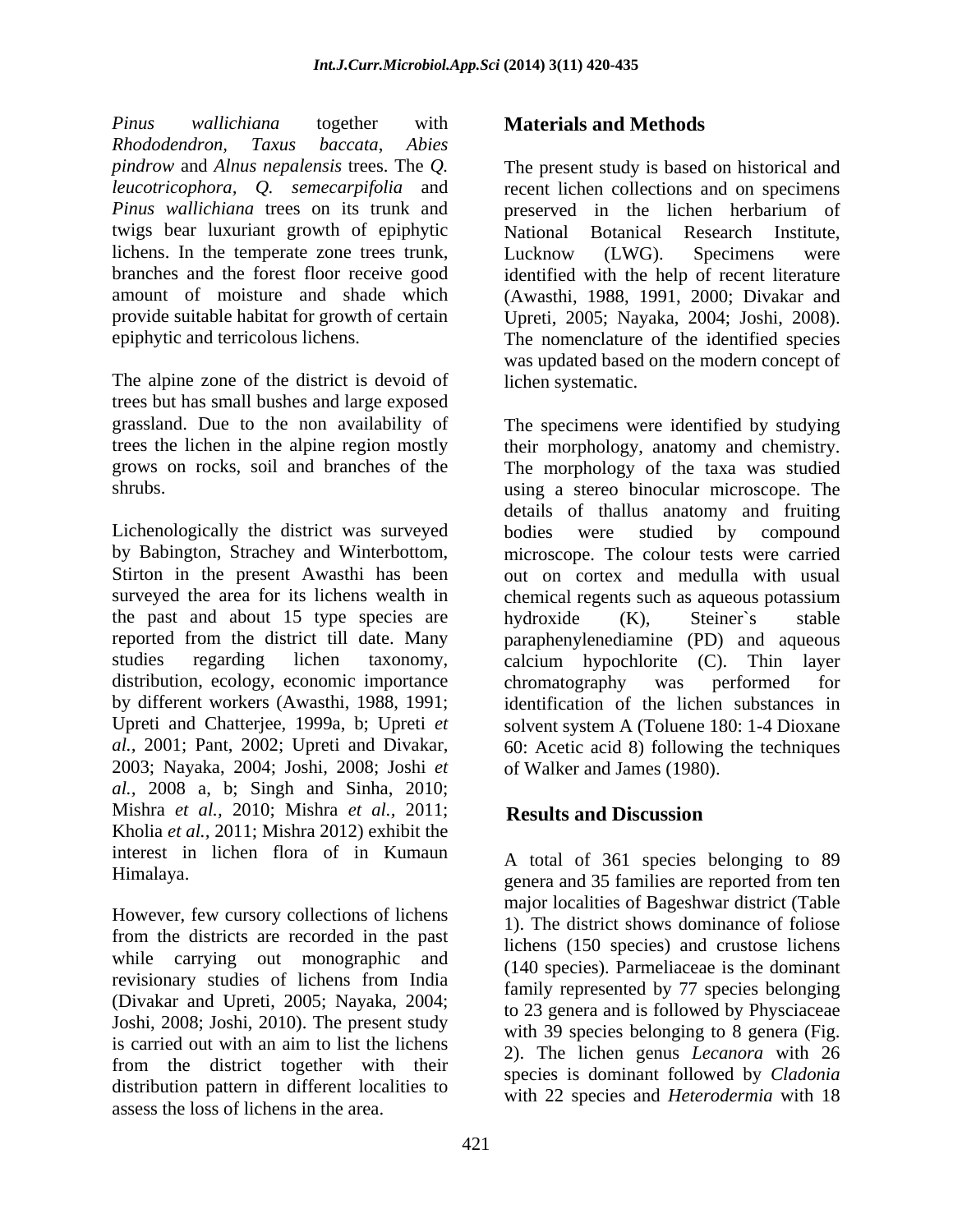species (Fig. 3). Having rich diversity of phorophytes, the bark inhabiting The district exhibit luxuriant growth of (corticolous) lichens are dominant with 242 terricolous lichen species (Fig. 4).

**Temperate zone:** The lichen flora in this region exhibits great diversity due to localities are different. The comparatively presence of diverse micro-climatic younger and shorter trees of *Quercus* conditions. The dense forest of *Q*. growing among older and taller trees present *leucotrichophora* together with moist and shady conditions at their trunks *Rhododendron* and *Alnus nepalensis* trees in lower and higher temperate region; *Q.* lichen taxa, dominated by *Graphis*<br>*Semecarpifolia* forming pure or mixed *proserpens, Amendina punctata, Bacidia* patches with coniferous trees *Cedrus deodar, Pinus wallichiana*, *Taxus baccata* and *Abies pindrow* trees provide many *quassiae*. According to Kholia *et al.* (2011) opportunity for luxuriant growth of lichens the young twigs of diameter class 1.0–2.0 on bark, twigs, soil and boulders. Many epiphytic lichens such as *Parmotrema nilgherrense, Parmelaria thomsonii,* lichens on their trunksand twigs. On the *Evernia strumcirrhatum, Ramalina conduplicans*, *Heterodermia diademata*, *Heterodermia* grow abundantly, along with *Flavoparmelia caperata* and *Usnea* mosses. The twigs also show many foliose eumitrioides and crustose lichen like and fruticose taxa. Most of the fallen twigs *Anthracothecium assamiense*, *A.* in the old forests of Dhakuri area bear<br>*himalayense*, *Pyrenula immissa* and *P.* species of *Usnea* and *Cetraria* together with<br>*introducta* are reported from various trees batches of from the region, while species of *Graphis* group prefer to grow on the bark of old exhibit their luxuriant growth on *Alnus* trees. *Quercus* trees. *Quercus semecarpifolia* is an The lichen diversity in different localities of excellent host tree for luxuriant growth of the district is given in Figure 5.

**Alpine Zone:** This zone is devoid of trees and has small bushes and large areas of exposed grassland. Due to absent of tall *Xanthoria elegans*, *Ioplaca pindarensis*, reported by Joshi *et al.* (2011). Three major

species followed by 115 saxicolous and 66 *lecucotricophora* and *Q. semecarpifolia* corticolous lichens. *Quercus* form pure forest patches at high altitude of 2700 3000m. The microclimatic conditions and forest composition in different sites or growing among older and taller trees present moist and shady conditions at their trunks and branches and have a cover of crustose lichen taxa, dominated by *Graphis proserpens, Amendina punctata, Bacidia milligrana, Diorygma hieroglyphicum, Pertusaria leucosorodes, Pertusaria* cm have a dominance of crustose and foliose lichens. Taller trees do not bear crustose trunk, species of *Leptogium* and in the old forests of Dhakuri area bear species of *Usnea* and*Cetraria* together with patches of *Lobaria*. Many Graphidioid lichens and it provides rich lichen biomass. The canopy of the tree plays important role in creation of moisture and shade on the main branches and trunk of the tree.

trees in this zone the lichens grow The probable reason for good lichen flora of luxuriantly on rocks, soil and branches of *Q. semecarpifolia* is the variation of tree small shrubs such as *Lobothallina* spp., bark at different parts of the tree. Within a *Acarospora oxytona*., *Rhizocarpon* for lichens to colonize. The tree has rough, *geographium* and *Umbilicaria indica*. In and hard and furrowed bark at the base, around Pindari Glacier 283 species sometimes laden with soil or mosses. The belonging to 77 genera and 35 families were trunk base, 2–3 m above ground have localities came under this zone. barked, the bark remains smooth, soft at thesingle tree four different niches are available slightly narrow fissured more or less smooth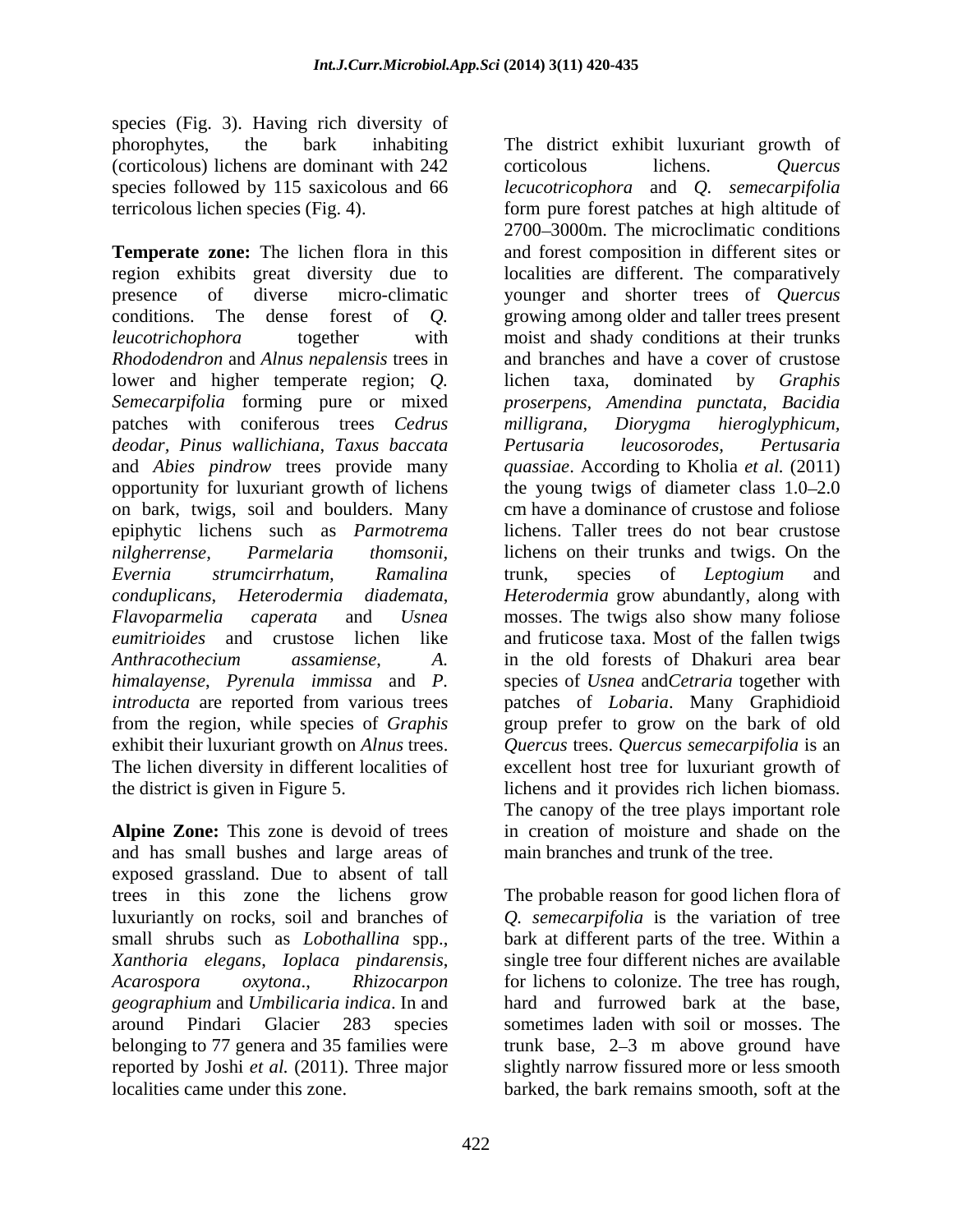bark on young branches and twigs of the tree major role in nutrient cycle and exhibit luxuriant growth of crustose lichen genera *Everniastrum*, *Lecanora* and *Usnea*.

localities situated in lower temperate region or village proper and other populated areas

main branches and twigs. The rough base of exhibit poor to scarce growth of lichens due the tree bears good growth of species of to heavy anthropogenic activities. Increasing Lobaria and some crustose lichens. The temperature, air pollution and habitat loss trunk base up to 1–2 m from ground allows have become major detrimental factors for an easy foothold to the members of lichen diversity in the district. Apart from Collemataceae and Parmeliaceae. Smooth their use as bioindicator, lichens play a From the above studies it is clear that base line record for future studies on the major role in nutrient cycle and establishment of an ecosystem. The present enumeration of lichens from different localities of Bageshwar district will act as a effect of environmental changes in the area.

**Table.1** Distribution, growth forms and substrate of lichens in Bageshwar district

| S.N. Lichen taxa                               | Substrate 1 2 3 4 5 6 7 8 9 10 GF |         |
|------------------------------------------------|-----------------------------------|---------|
| Acarosporaceae                                 |                                   |         |
| 1 Acarospora smaragdula (Wahlenb.) Massal.     | S                                 |         |
| 2 Acarospora veronensis Massal.                |                                   |         |
| 3 Sarcogyne privigna (Ach.) Massal.            |                                   |         |
| Agyriaceae                                     |                                   |         |
| 4 Trapelia coarctata (Sm.) M. Choisy           |                                   | Cr      |
| Arthoniaceae                                   |                                   |         |
| 5 Arthothelium chiodectoides (Nyl.) Zahlbr.    | $\mathcal{C}$<br>$+$ $+$          | Cr      |
| Caliciaceae                                    |                                   |         |
| 6 Calicium subquercinum Asah.                  | $+$ $+$                           | $C_{r}$ |
|                                                |                                   |         |
| Candelariaceae                                 | $+$ $+$                           |         |
| 7 Candelaria concolor (Dicks.) Stein           |                                   |         |
| 8 C. indica (Hue) Vain.                        | $+$ $+$ $+$                       | $+$ $+$ |
| 9 Candelariella vitellina (Hoffm.) Müll. Arg.  | $+$ $+$                           |         |
| Chrysothricaceae                               |                                   |         |
| 10 Chrysothrix candelaris (L.) J.R. Laundon    | C.S<br>$+$ $+$                    |         |
| 11 C. chlorina (Ach.) J.R. Laundon             |                                   |         |
| Cladoniaceae                                   |                                   |         |
| 12 Cladonia cartilaginea Müll. Arg.            | $+ + + + +$                       |         |
| 13 C. ceratophyllina (Nyl.) Vain.              |                                   |         |
| 14 C. chlorophaea (Flörke ex Sommerf.) Spreng. | $+$ $+$ $+$ $+$                   |         |
| 15 C. coccifera (L.) Willd.                    |                                   |         |
| 16 C. coniocraea (Flörke) Spreng.              | $+$ $+$ $+$                       |         |
| 17 C. corniculata Ahti & Kashiw.               | $+$ $+$<br>$+$ $+$                |         |
| 18 C. corymbescens Nyl. ex Leight.             | $+$ $+$<br>$+$ $+$                |         |
| 19 C. delavayi Abbayes                         |                                   |         |
| 20 C. didyma (Fée) Vain.                       | $+$ $+$                           |         |
| 21 C. fenestralis Nuno                         | $+$ $+$ $+$                       |         |
| 22 $C.$ fimbriata (L.) Fr.                     | $+$                               |         |
|                                                | $+ + + + + +$                     |         |
| 23 C. furcata (Huds.) Schrad.                  |                                   |         |
| 24 C. fruticulosa Kremp.                       |                                   |         |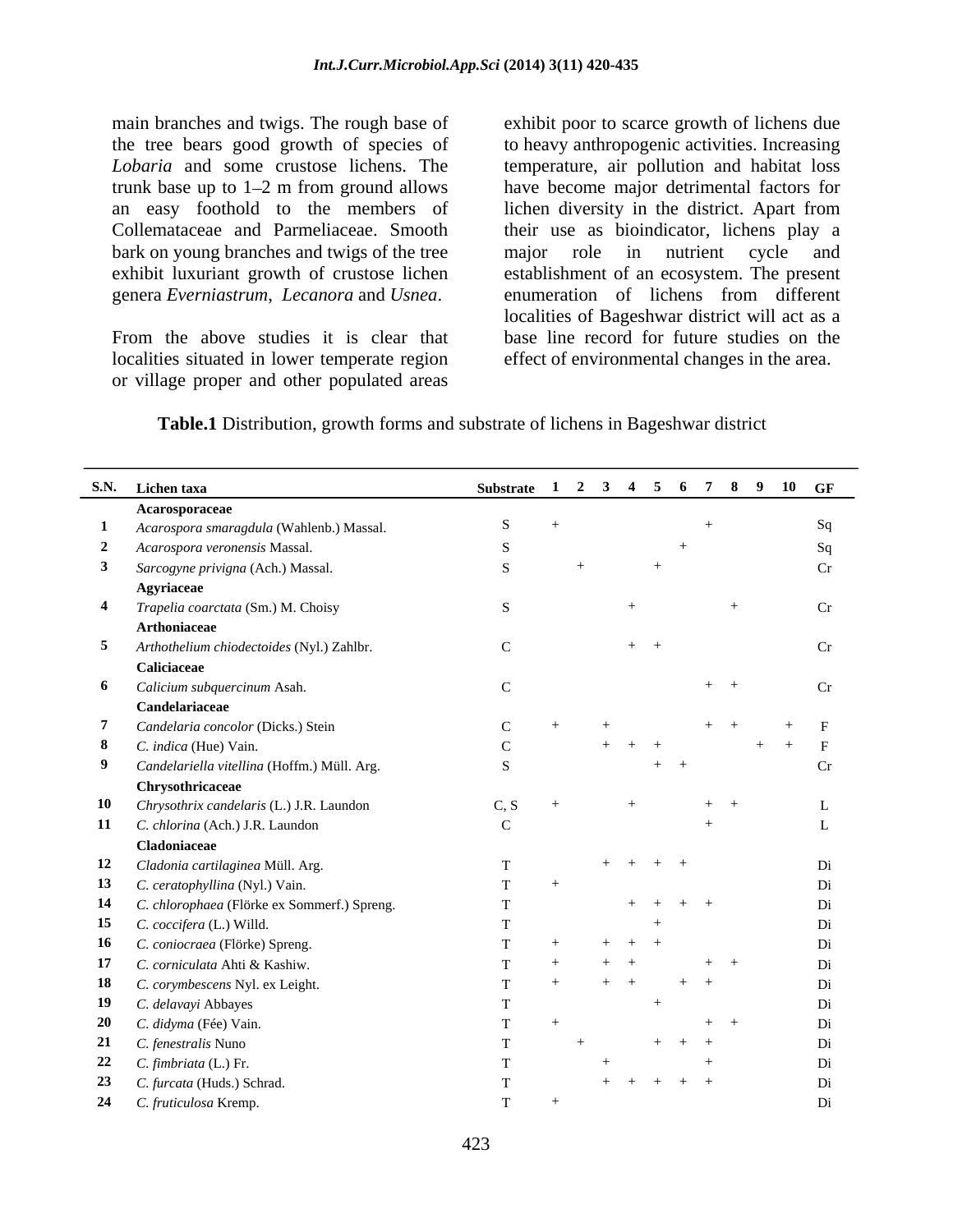|    | 25 C. macilenta Hoffm.                              |                                 |                     |               | Di |
|----|-----------------------------------------------------|---------------------------------|---------------------|---------------|----|
|    | 26 C. macroptera Räs.                               |                                 |                     |               | Di |
|    | 27 C. pocillum (Ach.) Grognot                       |                                 | $+ + +$             |               | Di |
|    | 28 C. pyxidata (L.) Hoffm.                          |                                 | $+$ $+$ $+$ $+$ $+$ |               | Di |
|    | 29 C. scabriuscula (Del.) Leight.                   |                                 | $+$                 | $+$           |    |
|    | 30 C. singhii Ahti & Dixit                          |                                 |                     | $+$ $+$       | Di |
|    | 31 C. squamosa Hoffm.                               |                                 |                     | $+$           | Di |
|    | 32 C. subulata (L.) Web. ex Wigg.                   |                                 | $+$ $+$             |               |    |
|    | 33 C. Verticillata (Hoffm.) Schaer.                 |                                 |                     |               | Di |
|    | Coccocarpiaceae                                     |                                 |                     |               |    |
|    | 34 Coccocarpia erythroxyli (Spreng.) Swinsc. & Krog | C, S, T                         | $+ + + +$           |               |    |
|    |                                                     | $\mathcal{C}$ and $\mathcal{C}$ | $+$                 |               |    |
|    | 35 C. pellita (Ach.) Müll. Arg.                     |                                 |                     |               |    |
|    | Collemataceae                                       |                                 |                     |               |    |
|    | 36 Collema auriforme (With.) Coppins & J.R. Laundon |                                 |                     |               |    |
|    | 37 C. coccophorum Tuck.                             |                                 | $+$                 | $+$ $+$       |    |
|    | 38 C. crispum (Huds.) G.H. Web.                     |                                 |                     | $+$ $+$       |    |
|    | 39 C. furfuraceum (Arn.) Du Rietz                   |                                 |                     |               |    |
|    | 40 C. kauaiense H. Magn.                            |                                 |                     |               |    |
|    | 41 C. pulcellum Ach.                                | $\overline{C}$ S                | $+$ $+$             | $+$ $+$       |    |
|    | 42 C. subconveniens Nyl.                            |                                 |                     |               |    |
|    | 43 C. subflaccidum Degel.                           |                                 |                     |               |    |
|    | 44 C. subnigrescens Degel.                          |                                 | $+$ $+$             |               |    |
|    | 45 Leptogium asiaticum P.M. Jorg.                   | CS                              |                     | $+$ $+$       |    |
|    | 46 L. askotense D.D. Awasthi                        |                                 |                     |               |    |
|    | 47 L. burgessii (L.) Mont                           |                                 |                     |               |    |
|    | 48 L. burnetiae Dodge                               | C.S.T                           | $+ + + + + + +$     |               |    |
|    | 49 L. cyanescens (Rabenh.) Körb.                    | CS                              | $+$ $+$             |               |    |
|    | 50 $L.$ <i>delavayi</i> Hue                         | C.T                             |                     | $+$ $+$       |    |
|    | 51 L. furfuraceum (Harm.) Sierk                     |                                 |                     |               |    |
|    | 52 L. javanicum Mont.                               |                                 |                     | $+$           |    |
|    |                                                     |                                 |                     |               |    |
|    | 53 L. pedicellatum P.M. Jorg.                       | C, S, T                         | $+$ $+$ $+$         | $+$ $+$       |    |
|    | 54 L. saturninum (Dicks.) Nyl.                      | C, S                            |                     | $+$           |    |
|    | 55 L. trichophorum Müll. Arg.                       | C,T                             | $+$ $+$             | $+$ $+$       |    |
|    | Coniocybaceae                                       |                                 |                     |               |    |
|    | 56 Coniocybe coniophaea Norm.                       |                                 |                     |               | Cr |
|    | Graphidaceae                                        |                                 |                     |               |    |
|    | 57 Graphis chlorotica Massal                        |                                 | $+$ $+$             |               | Cr |
|    | 58 G. duplicata Ach.                                |                                 |                     | $+$           | Cr |
|    | 59 G. lineola Ach.                                  |                                 |                     | $+$ $+$       | Cr |
|    | 60 G. longiramea Müll. Arg.                         |                                 |                     | $+$ $+$       | Cr |
|    | 61 G. proserpens Vain.                              |                                 | $+$ $+$             | $+$ $+$       | Cr |
|    | 62 G. scripta (L.) Ach.                             |                                 | $+$ $+$             | $+$ $+$       | Cr |
|    | Hemithecium aphanes (Mont. & Bosch) M. Nakan. &     |                                 |                     |               |    |
| 63 | Kashiw.                                             |                                 |                     | $+$           | Cr |
|    | Haematommataceae                                    |                                 |                     |               |    |
|    | 64 Haematomma puniceum (Sw. ex Ach.) Massal.        | $\mathbf C$                     | $+$                 | $+$           | Cr |
|    | Icmadophilaceae                                     |                                 |                     |               |    |
|    | 65 Thamnolia vermicularis (Sw.) Schaer.             | $\mathbf{T}$                    | $+$<br>$+$ $+$      |               | Fr |
|    | Magasporeceae                                       |                                 |                     |               |    |
|    | 66 Aspicilia almorensis Räs.                        |                                 |                     | $+ +$ $+$ $+$ | Cr |
|    | 67 A. caesiocinerea (Nyl. ex Malbr.) Arnold         |                                 |                     | $+$ $+$ $+$   | Cr |
|    |                                                     |                                 |                     |               |    |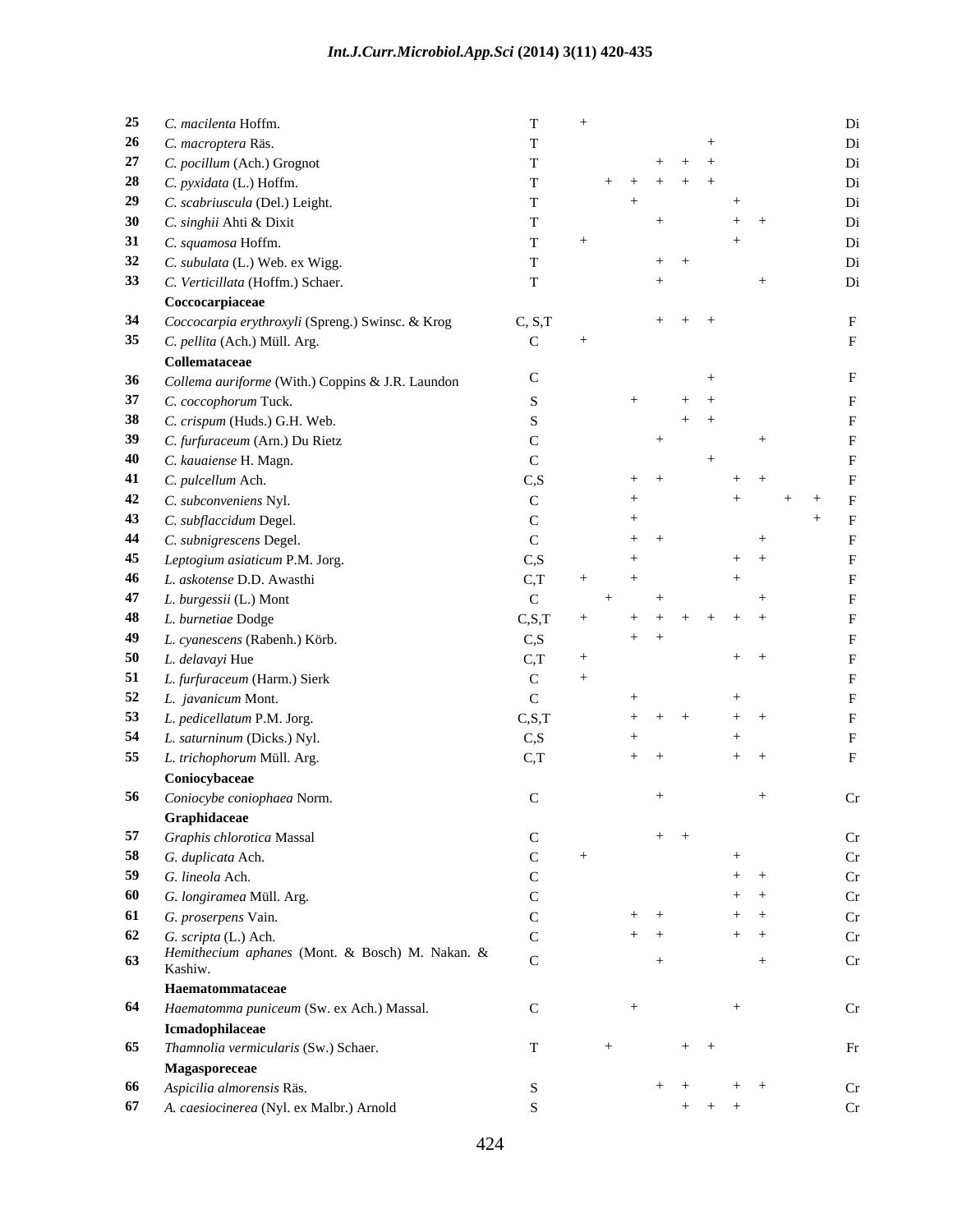### *Int.J.Curr.Microbiol.App.Sci* **(2014) 3(11) 420-435**

| 68 A. calcarea (L.) Körb.                             | $+$ + + + + + +<br>Cr                 |
|-------------------------------------------------------|---------------------------------------|
| 69 A. cinerea (L.) Körb.                              | Cr<br>$+$ $+$                         |
| 70 A. dwaliensis Räs.                                 | Cr<br>$+ + + + +$                     |
| 71 A. griseocinerea Räs.                              | $+$ $+$ $+$ $+$ $+$<br>Cr.            |
| 72 A. maculata (H. Magn.) D.D. Awasthi                | $+$<br>Cr                             |
| 73 Lobothallia alphoplaca (Wahlenb.) Poelt & Leuckert | Cr<br>$+$ $+$                         |
| 74 L. praeradiosa (Nyl.) Hafellner                    | $+$ $+$                               |
| Lecanoraceae                                          |                                       |
| 75 Lecanora alba Lumbsch                              | Cr<br>$+$ $+$<br>$+$                  |
| 76 L. argentata (Ach.) Degel.                         | Cr                                    |
| 77 L. austrointumescens Lumbsch & Elix                | $\mathsf{Cr}$                         |
| 78 L. campestris (Schaer.) Hue                        |                                       |
| 79 L. cenisia Ach.                                    | $+$ $+$<br>Cr                         |
| 80 L. cinereofusca var. cinereofusca H. Magn.         | CS<br>$+$ $+$<br>Cr<br>$+$ $+$<br>$+$ |
| 81 L. cinereofusca var. himalayensis Upreti           | $+$ $+$<br>Cr                         |
| 82 L. fimbriatula Stirt.                              | $+$ $+$<br>$+$ $+$<br>Cr              |
| 83 L. flavidofusca Müll. Arg.                         | $+$ $+$<br>$\Gamma$                   |
| 84 L. formosula Lumbsch                               |                                       |
| 85 L. frustulosa (Dicks.) Ach.                        |                                       |
| 86 L. garovaglii (Körb) Zahlbr.                       |                                       |
| 87 L. helva Stizenb.                                  | Cr                                    |
| 88 L. henssenii Vänskä                                | Cr                                    |
| 89 L. impudens Degel.                                 |                                       |
|                                                       |                                       |
| 90 L. imshaugii Brodo.                                |                                       |
| 91 L. insignis Degel                                  |                                       |
| 92 L. interjecta Müll. Arg.                           | Cr                                    |
| 93 L. japonica Müll. Arg.                             | $+$ $+$<br>$+$ $+$<br>$\Gamma$ r      |
| 94 L. meridionalis H. Magn.                           | $C_{r}$                               |
| 95 L. muralis var. dubyi (Müll. Arg.) Poelt           | Cr                                    |
| 96 L. muralis var. muralis (Schreb.) Rabenh.          | $+$ $+$<br>$\Gamma$ r                 |
| 97 L. perplexa Brodo                                  | Cr                                    |
| 98 L. phaedrophthalma Poelt                           | Cr.                                   |
| 99 L. subimmersa (Fée) Vain.                          | $+$ $+$<br>Cr<br>$+$ $+$              |
| 100 L. subrugosa Nyl.                                 | $+$ $+$<br>Cr<br>$^{+}$               |
| 101 Lecidella carpathica Körb.                        | $+$ $+$<br>Cr.                        |
| 102 Miriquidica mexicana Rambold, Sipman & Hertel     | Cr<br>$+$                             |
| 103 Rhizoplaca chrysoleuca (Sm.) Zopf                 | $+$ $+$ $+$<br>Sq                     |
| 104 Tephromela atra (Huds.) Hafellner                 | Cr<br>$+$                             |
| 105 T. khatiensis (Räs.) Lumbsch                      | $+$ $+$<br>Cr<br>$+$ $+$<br>$+$       |
| Lecideaceae                                           |                                       |
| 106 Lecidea paratropoides Müll. Arg.                  | Cr<br>S.<br>$+$                       |
| 107 Porpidia albocoerulescens (Wulf.) Hertel & Knoph  | C, S<br>Cr<br>$+$ $+$                 |
| 108 P. crustulata (Ach.) Hertel & Knoph               | C, S<br>Cr<br>$+$ $+$ $+$ $+$         |
| 109 P. macrocarpa (DC.) Hertel & Schwab.              | C, S<br>$+ + + + +$<br>Cr             |
| Lobariaceae                                           |                                       |
| 110 Lobaria discolor (Bory) Hue                       | $^{+}$                                |
| 111 L. isidiosa (Müll. Arg.) Vain.                    | $+$                                   |
| 112 L. kurokawae Yoshim.                              | $+ + + + + + + + + + + +$<br>C.S.T    |
| 113 L. meridionalis Vain.                             | $+$                                   |
| 114 L. pindarensis Räs.                               | C, S                                  |
|                                                       |                                       |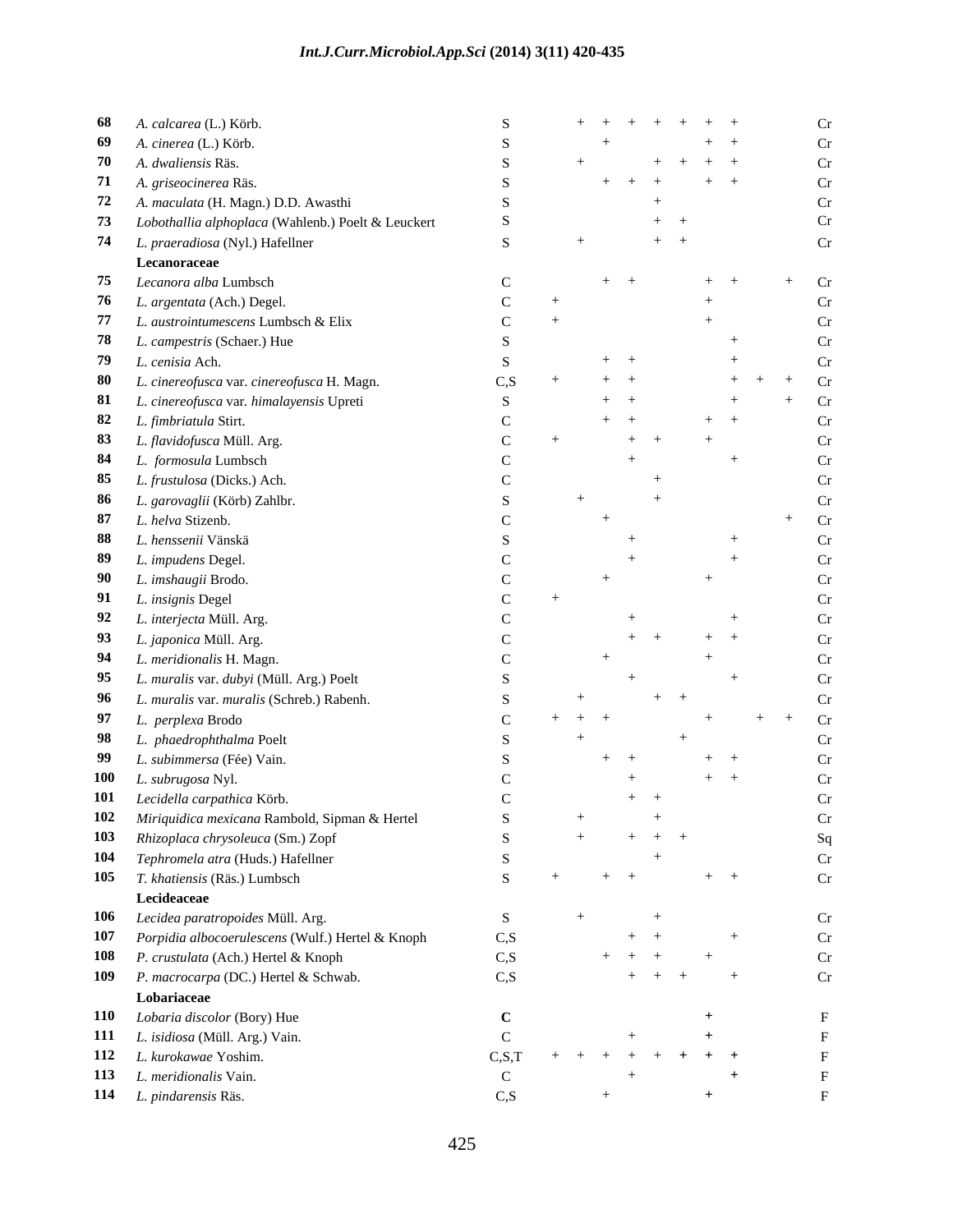| 116 L. quercizans Michaux.<br>117 L. retigera (Bory) Trev.                  |          |             |                     |  |
|-----------------------------------------------------------------------------|----------|-------------|---------------------|--|
|                                                                             |          |             |                     |  |
| 118 Sticta damaecornis (Sw.) Ach.                                           | C.S.T    |             | $+ + + + + + +$     |  |
|                                                                             |          | $+$ $+$     | $+$ $+$             |  |
| 119 S. henryana Zahlbr.                                                     |          |             |                     |  |
| 120 S. indica D.D. Awasthi & Upreti                                         |          | $+$ $+$     |                     |  |
| 121 S. nylanderiana Zahlbr.                                                 |          | $+$ $-$     | $+$ $+$             |  |
| 122 S. orbicularis (R. Br. ex Meyen & Flot.) Hue                            |          |             |                     |  |
| 123 S. platyphylloides Nyl.                                                 |          |             | $^{+}$              |  |
| 124 S. praetextata (Räs.) D.D. Awasthi                                      | C,T      | $+$ $+$     | $+$ $+$             |  |
| Nephromataceae                                                              |          |             |                     |  |
| 125 Nephroma helveticum Ach.                                                | C.S.T    |             | $+$ $+$ $+$ $+$ $+$ |  |
| 126 N. isidiosum (Nyl.) Gynl.                                               |          |             |                     |  |
| Ochrolechiaceae                                                             |          |             |                     |  |
| 127 Ochrolechia harmandii Verseghy                                          |          |             |                     |  |
| 128 O. pallescens (L.) Mass.                                                |          |             |                     |  |
| 129 O. subpallescens Vers.                                                  |          |             |                     |  |
| 130 O. yasudae var. corallina Poelt                                         |          | $+$ $+$     | $^{+}$              |  |
| 131 O. rosella (Müll. Arg.) Verseghy                                        |          |             |                     |  |
| Pannariaceae                                                                |          |             |                     |  |
| 132 Fuscopannaria saltuensis P.M. Jorg.                                     |          |             | $+$ $+$ $+$         |  |
| Parmeliaceae                                                                |          |             |                     |  |
| 133 Bryoria bicolor (Ehrh.) Brodo & D. Hawksw.                              |          |             |                     |  |
| 134 B. confusa (D.D. Awasthi) Brodo & D. Hawksw.                            |          |             |                     |  |
| 135 B. smithii (Du Rietz) Brodo & D. Hawksw.                                |          |             |                     |  |
| 136 Bulbothrix isidiza (Nyl.) Hale                                          |          |             | $^{+}$              |  |
| 137 B. meizospora (Nyl.) Hale                                               | CS       | $+$ $+$     | $+$                 |  |
| 138 B. sensibilis (J. Steiner & Zahlbr.) Hale                               | $\cap$ S |             | $+$ $+$             |  |
| 139 B. setschwanensis (Zahlbr.) Hale                                        |          | $+$ $+$     | $+$ $+$             |  |
| 140 Canoparmelia aptata (Kremp.) Elix & Hale                                |          |             |                     |  |
| 141 C. texana (Tuck.) Elix & Hale                                           |          |             |                     |  |
| 142 Cetraria nigricans Nyl.                                                 |          |             | $+$ $+$             |  |
| 143 C. islandica Ach.                                                       |          |             |                     |  |
| 144 Cetrelia braunsiana (Müll. Arg.) W. Culb. & C. Culb.                    |          | $+$ $+$ $+$ | $+$ $+$             |  |
| 145 C. cetrarioides (Del. ex Duby) W. Culb. & C. Culb.                      |          |             | $+$ $+$ $+$ $+$ $+$ |  |
| 146 C. collata (Nyl.) W.L. Culb. & C.F. Culb.                               |          |             | $^{+}$              |  |
| 147 C. olivetorum (Nyl.) W. Culb. & C. Culb.                                |          | $+$ $+$     | $+$ $+$             |  |
| Cetreliopsis rhytidocarpa subsp. rhytidocarpa (Mont. &                      |          |             |                     |  |
| 148<br>Bosch) Randlane & Saag                                               |          | $+$ $+$     | $+$ $+$             |  |
| 149 Everniastrum cirrhatum (Fr.) Hale ex Sipman                             | C, S     | $+$ $+$     | $+$ $+$             |  |
| 150 E. nepalense (Taylor) Hale                                              |          | $+$ $+$     | $+$ $+$             |  |
|                                                                             |          |             |                     |  |
| 151 Flavocetraria cucullata (Bell.) Kärnefelt & Thell                       |          |             | $+$ $+$             |  |
| 152 Flavocetrariella leucostigma (Lév.) D.D. Awasthi                        |          |             | $+$ $+$             |  |
|                                                                             | S,T      |             |                     |  |
| 153 F. melaloma (Nyl.) D.D. Awasthi<br>154 Flavoparmelia caperata (L.) Hale | C.S      | $+$         | $+$ $+$             |  |
|                                                                             |          | $+$         |                     |  |
| 155 Hypotrachyna adducta (Nyl.) Hale                                        |          | $+$ $+$     |                     |  |
| 156 H. awasthii Hale & Patw.                                                |          |             | $+$ $+$             |  |
| 157 H. crenata (Kurok.) Hale                                                | C.S      |             | $+$ $+$             |  |
| 158 H. infirma (Kurok.) Hale<br>159 H. osseoalba (Vain.) Y.S. Park & Hale   |          |             | $+$ $+$             |  |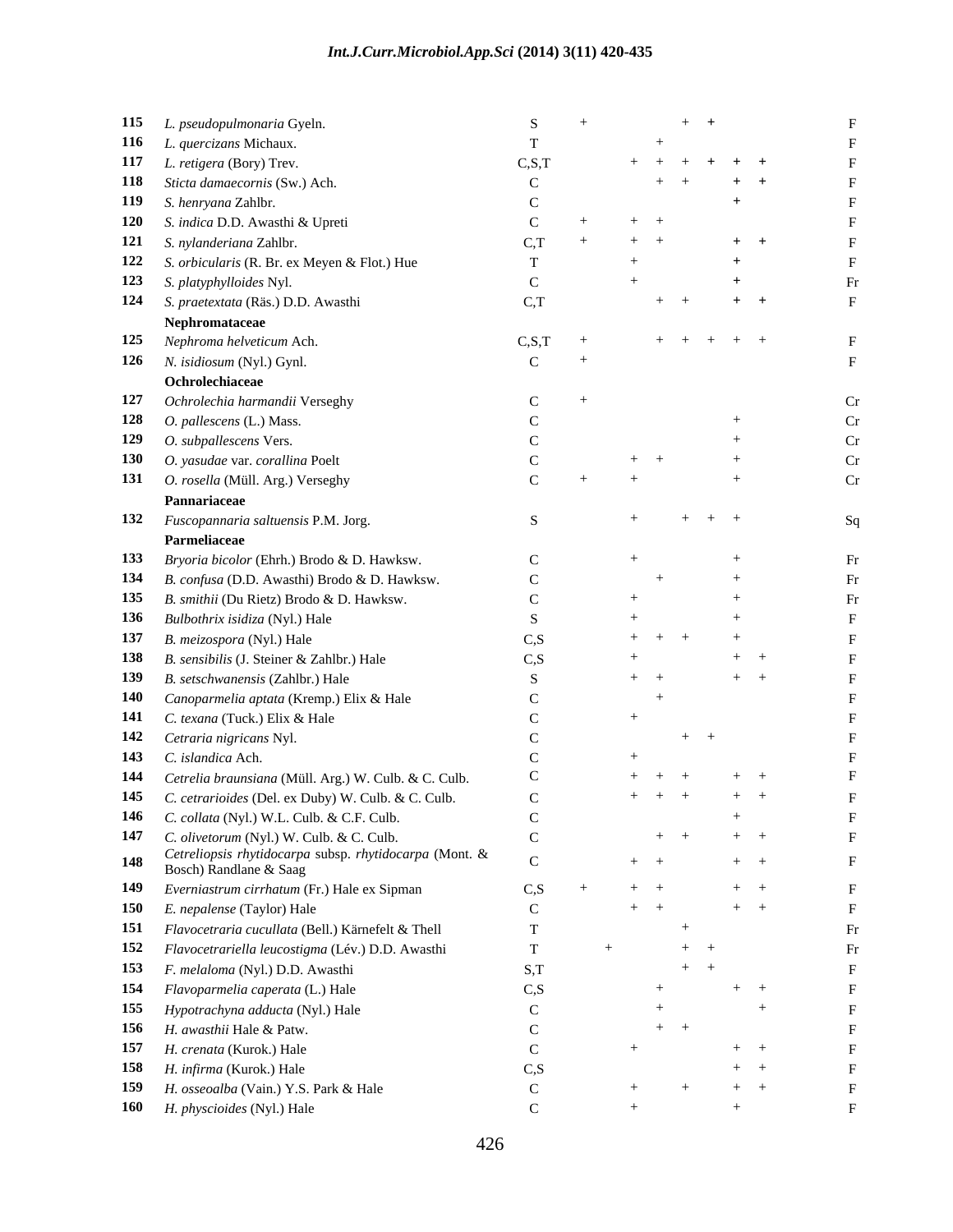| 161 | H. pindarensis (D.D. Awasthi & S.R. Singh) D.D.          |    |             | $+$ $+$ | $+$ $+$ |  |
|-----|----------------------------------------------------------|----|-------------|---------|---------|--|
|     | Awasthi                                                  |    |             |         |         |  |
|     | 162 H. pluriformis (Nyl.) Hale                           | Cς | $+$ $+$     |         |         |  |
|     | 163 H. radiculata (Kurok.) Elix                          |    |             |         |         |  |
|     | 164 H. scytophylla (Kurok.) Hale                         |    |             |         | $+$ $+$ |  |
|     | 165 Menegazzia terebrata (Hoffm.) A. Massal              |    |             |         | $+$ $+$ |  |
|     | 166 Myelochroa aurulenta (Tuck.) Elix. & Hale            |    | $+$ $+$ $+$ |         | $+$ $+$ |  |
|     | 167 M. entotheiochroa (Hue) Elix & Hale                  |    |             |         |         |  |
|     | 168 M. macrogalbinica Divakar, Upreti & Elix             |    |             |         |         |  |
|     | 169 M. metarevoluta (Asah.) Elix & Hale                  |    |             |         |         |  |
|     | 170 M. subaurulenta (Nyl.) Elix & Hale                   |    | $+$ $+$     |         | $+$ $+$ |  |
|     | 171 M. upretii Divakar & Elix                            |    |             |         |         |  |
|     | 172 M. xantholepis (Mont. & Bosch) Elix & Hale           |    |             |         |         |  |
|     | 173 Nephromopsis ahtii (Randlane & Saag) Randlane & Saag |    |             |         |         |  |
|     | 174 N. nephromoides (Nyl.) Ahti & Rande                  |    |             |         |         |  |
|     | 175 N. pallescencens (Shaer.) Park                       |    |             |         | $+$ $-$ |  |
|     | 176 N. stracheyi (Bab.) Müll. Arg.                       |    |             |         | $+$ $+$ |  |
|     | 177 Parmelaria subthomsonii D.D. Awasthi                 |    |             |         |         |  |
|     | 178 P. thomsonii (Stirt.) D.D. Awasthi                   |    |             |         | $+$ $+$ |  |
|     | 179 Parmelia marmariza Nyl.                              |    |             |         |         |  |
|     | 180 P. meiophora Nyl.                                    |    |             |         | $+$ $+$ |  |
|     | 181 Parmeliella papillata P.M. Jørg.                     |    |             |         |         |  |
|     | 182 Parmelinella wallichiana (Taylor) Elix & Hale        |    | $+$ $+$     |         | $+$ $+$ |  |
|     | 183 Parmotrema direagens (Hale) Hale                     |    |             |         | $+$ $+$ |  |
|     | 184 P. eunetum (Stirt.) Hale                             |    |             |         |         |  |
|     | 185 <i>P. grayanum</i> (Hue) Hale                        |    |             |         |         |  |
|     | 186 P. hababianum (Gyeln.) Hale                          |    |             |         |         |  |
|     | 187 P. indicum Hale                                      |    |             |         |         |  |
|     | 188 P. nilgherrense (Nyl.) Hale                          |    |             |         | $+$     |  |
|     |                                                          |    |             |         |         |  |
|     | 189 P. praesorediosum (Nyl.) Hale                        |    |             |         |         |  |
|     | 190 P. reticulatum (Taylor) Choisy                       |    |             |         | $+$ .   |  |
|     | 191 P. sancti angelii (Lynge) Hale                       |    |             |         |         |  |
|     | 192 P. tinctorum (Despr. ex Nyl.) Hale                   |    |             |         |         |  |
|     | 193 Platismatia erosa W.L. Culb. & C.F. Culb.            |    |             |         |         |  |
|     | 194 Sulcaria sulcata (Lév) Bystr. ex Brodo & D. Hawksw.  |    |             |         |         |  |
|     | 195 Tuckneraria laureri (Kremp.) Randlane & A. Thell     |    |             |         |         |  |
|     | 196 Usnea baileyi (Stirt.) Zahlbr.                       |    |             |         | $+$     |  |
|     | 197 U. compressa Taylor                                  |    | $+$ $+$     |         | $+$ $+$ |  |
|     | 198 U. dendritica Stirt.                                 |    |             |         |         |  |
|     | 199 U. eumitrioides Mot.                                 |    |             |         | $+$ $+$ |  |
|     | 200 U. longissima Ach.                                   |    | $+ + +$     |         | $+$ $+$ |  |
|     | 201 U. nepalensis G. Awasthi                             |    |             |         | $+$ $+$ |  |
|     | 202 U. orientalis Mot.                                   |    | $+$ $+$ $+$ |         | $+$ $+$ |  |
|     | 203 U. pangiana Stirt.                                   |    |             |         | $+$ $+$ |  |
|     | 204 U. perplexans Stirt.                                 |    |             |         | $+$ $+$ |  |
|     | 205 U. robusta Stirt.                                    |    |             | $+$ $+$ |         |  |
|     | 206 U. sordida Mot                                       |    |             |         | $+$ $+$ |  |
|     | 207 U. splendens Stirt.                                  |    | $+$ $+$     |         | $+$ $+$ |  |
|     | 208 U. subfloridana Stirt.                               |    | $+$ $+$     |         | $+$     |  |
|     | 209 U. thomsonii Stirt.                                  |    | $+$         |         |         |  |
|     | 210 U. undulata Stirt.                                   |    |             |         |         |  |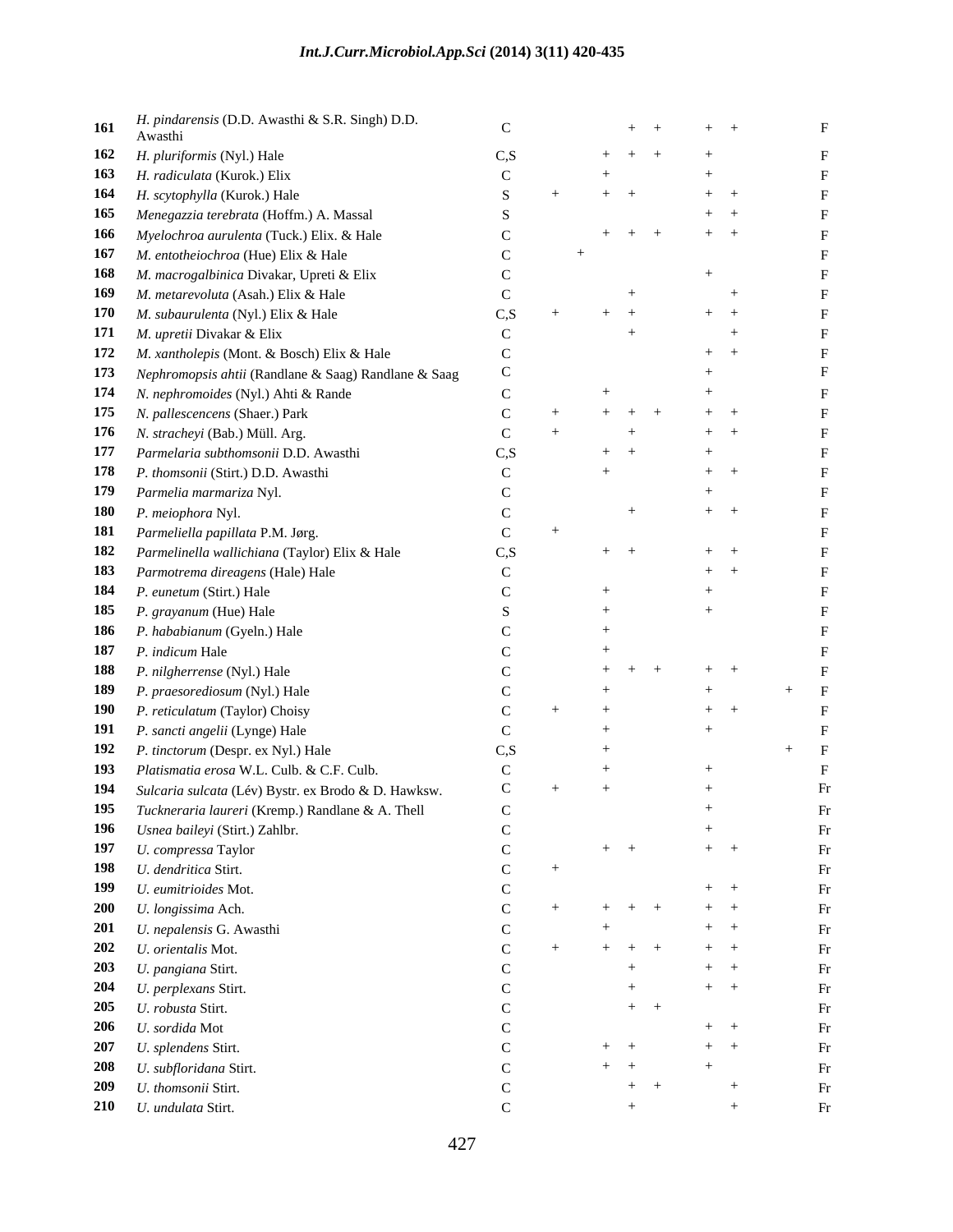### **Peltigeraceae**

| 211 Peltigera canina (L.) Willd.                    | C.T             | $+$ $+$ $+$       |               | $+$ $+$               |     |  |
|-----------------------------------------------------|-----------------|-------------------|---------------|-----------------------|-----|--|
| 212 P. didactyla (With.) J.R. Laundon               |                 |                   | $+$ $+$       |                       |     |  |
| 213 P. dolichorrhiza (Nyl.) Nyl.                    |                 |                   |               | $+$ $+$               |     |  |
| 214 P. leucophlebia (Nyl.) Gyeln.                   |                 |                   | $+$ $+$ $+$   |                       |     |  |
| 215 P. polydactylon (Neck.) Hoffm.                  | $C_{\cdot}$ T   |                   | $+ + + + + +$ |                       |     |  |
| 216 P. praetextata (Flörke) Zopf                    | C.S.T           |                   | $+ + + + + +$ |                       |     |  |
| 217 P. rufescens (Weiss) Humb.                      | C, S, T         |                   | $+$ $+$ $+$   |                       |     |  |
| 218 Solorina simensis Hochst.                       | S,T             |                   | $+$ $+$       |                       |     |  |
| Pertusariaceae                                      |                 |                   |               |                       |     |  |
| 219 Pertusaria albescens (Huds.) M. Choisy & Werner |                 |                   |               | $+$                   |     |  |
| 220 $P. amara (Ach.)$ Nyl.                          |                 |                   |               |                       |     |  |
| 221 P. bryontha (Ach.) Nyl.                         |                 |                   |               |                       |     |  |
| 222 <i>P. concinna</i> Erichsen                     |                 |                   |               |                       |     |  |
| 223 P. coronata (Ach.) Th. Fr.                      |                 |                   |               | $+$                   |     |  |
| 224 P. kodaikanalensis Choisy                       |                 |                   |               |                       |     |  |
| 225 P. leucosora Nyl.                               |                 |                   |               | $+$ $+$               |     |  |
| 226 P. leucosorodes Nyl.                            |                 |                   |               |                       |     |  |
|                                                     |                 |                   |               |                       |     |  |
| 227 P. multipuncta (Turn.) Nyl.                     |                 | $+$ $+$           |               | $+$                   |     |  |
| 228 P. pallidula Stirt.                             |                 |                   |               |                       |     |  |
| 229 P. pertusa (L.) Tuck.                           |                 |                   |               |                       |     |  |
| 230 P. punctata Nyl.                                |                 |                   |               |                       |     |  |
| 231 P. quassiae (Fée) Nyl.                          |                 |                   |               | $+$                   |     |  |
| Physciaceae                                         |                 |                   |               |                       |     |  |
| 232 Buellia aethalea (Ach.) Th. Fr                  |                 |                   |               |                       |     |  |
| 233 Dirinaria confluens (Fr.) D.D. Awasthi          |                 | $+$ $+$           |               |                       |     |  |
| 234 Heterodermia albidiflava (Kurok.) D.D. Awasthi  |                 | $+$ $+$           |               |                       |     |  |
| 235 H. angustiloba (Müll. Arg.) D.D. Awasthi        |                 | $+ + +$           |               | $+$ $+$               |     |  |
| 236 H. boryi (Fée) K.P. Singh & S.R. Singh          | C.S             | $+$               | $+ + + + +$   |                       |     |  |
| 237 H. dactyliza (Nyl.) Swinsc. & Krog              | CS              |                   | $+$ $+$       | $+$ $+$               |     |  |
| 238 H. diademata (Taylor) D.D. Awasthi              | $\mathcal{C}$ S |                   |               | $+$ $+$               |     |  |
| 239 H. dissecta (Kurok.) D.D. Awasthi               | C.S.            |                   | $+$ $+$ $+$   |                       |     |  |
| 240 H. dissecta var. koyana (Kurok.) J.C. Wei       | C.S             |                   |               | $+$ $+$               |     |  |
| 241 H. firmula (Nyl.) Trevis.                       | C.S             |                   |               | $+$                   |     |  |
| 242 H. hypocaesia (Yasuda) D.D. Awasthi             | C.S             |                   | $+$ $+$       | $+$ $+$               |     |  |
| 243 H. incana (Stirt.) D.D. Awasthi                 | C.S             |                   |               | $+$ $+$               |     |  |
| 244 H. japonica (Sato) Swinsc. & Krog               | C, S            | $+$ $+$           |               | $+$                   |     |  |
| 245 H. leucomelos (L.) Poelt                        | C.T             | $+ + + + + + + +$ |               |                       |     |  |
| 246 H. microphylla (Kurok.) Skorepa                 |                 |                   |               |                       |     |  |
|                                                     | C.T             |                   | $+$ $+$       |                       |     |  |
| 247 H. obscurata (Nyl.) Trevisan                    |                 |                   |               | $^{+}$                |     |  |
| 248 H. pseudospeciosa (Kurok.) W. Culb.             |                 | $^{+}$            |               |                       |     |  |
| 249 H. rubescens (Räs.) D.D. Awasthi                |                 |                   |               |                       |     |  |
| 250 H. speciosa (Wulf.) Trevis.                     |                 | $+$ $+$           |               |                       |     |  |
| 251 H. tremulans (Müll. Arg.) W. Culb.              |                 |                   | $+$ $+$       |                       |     |  |
| 252 Hyperphyscia syncolla (Tuck. ex Nyl.) Kalb      |                 | $+$               |               | $+$ $+$               |     |  |
| 253 Phaeophyscia ciliata (Hoffm.) Moberg            |                 |                   | $+$ $+$ $+$   |                       |     |  |
| 254 P. constipata (Norrl. & Nyl.)                   |                 |                   |               | $+$ $+$               |     |  |
| 255 P. endococcina (Körb.) Moberg                   |                 | $+ + + + + +$     |               |                       | $+$ |  |
| 256 P. hispidula (Ach.) Moberg                      |                 |                   |               | $+ + + + + + + + + +$ |     |  |
| 257 P. nepalensis (Poelt) D.D. Awasthi              |                 |                   |               |                       |     |  |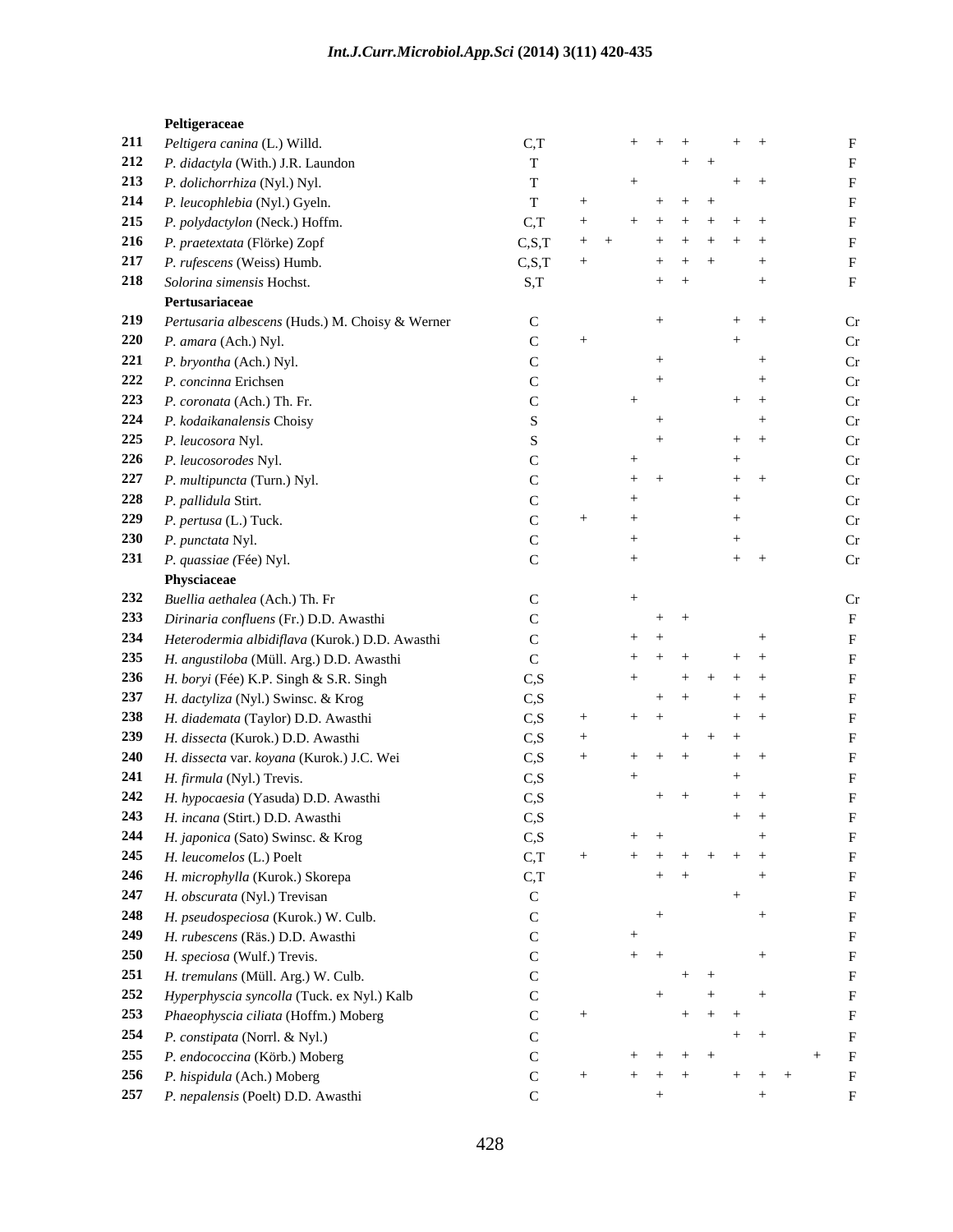| 258 P. orbicularis (Neck.) Moberg                                                                 |  | $+$ $+$ |         | $+$     |            |
|---------------------------------------------------------------------------------------------------|--|---------|---------|---------|------------|
| 259 P. primaria (Poelt) Trass                                                                     |  |         | $+$ $+$ |         |            |
| 260 P. pyrrhophora (Poelt) D.D. Awasthi & M. Joshi                                                |  |         |         |         |            |
| 261 Physcia caesia (Hoffm.)Fürnr                                                                  |  |         | $+$     |         |            |
| 262 P. dilatata Nyl.                                                                              |  |         |         | $+$ $+$ |            |
| 263 P. phaea (Tuck.) Thoms.                                                                       |  |         |         |         |            |
| 264 Pyxine himalayensis D.D. Awasthi                                                              |  | $+$ $+$ |         |         |            |
| 265 P. minuta Vain.                                                                               |  |         |         |         |            |
| 266 P. philippina Vain.                                                                           |  | $+$ $+$ |         |         |            |
| 267 P. sorediata (Ach.) Mont.                                                                     |  |         |         | $+$ $+$ |            |
| 268 P. subcinerea Stirt.                                                                          |  |         |         | $+$ $+$ |            |
| 269 Rinodina conradii Körb.                                                                       |  | $+$ $+$ |         |         |            |
| 270 R. sophodes (Ach.) A. Massal.                                                                 |  |         |         |         |            |
| Pilocarpaceae                                                                                     |  |         |         |         |            |
| 271 Lopadium saxicolum H. Magn.                                                                   |  |         |         |         | Cr         |
| Pyrenulaceae                                                                                      |  |         |         |         |            |
| 272 Anthracothecium assamiense (Stirt.) A. Singh                                                  |  |         |         |         | $\Gamma$ r |
|                                                                                                   |  |         |         |         |            |
| 273 A. depressum Müll. Arg.                                                                       |  |         |         |         |            |
| 274 A. himalayense (Räs.) D.D. Awasthi<br>275 A. himalayense var. pseudohimalayense (A. Singh) A. |  |         |         | $+$ $+$ |            |
| Singh                                                                                             |  |         |         | $+$ $+$ |            |
| 276 A. manipurense Müll. Arg.                                                                     |  |         |         | $+$ $+$ | Cr         |
| 277 A. oculatum Müll. Arg.                                                                        |  |         |         |         |            |
| 278 A. platystomum Müll. Arg.                                                                     |  | $+$ $+$ |         | $+$ $+$ |            |
| 279 A. platystomum var. papillatum A. Singh & Upreti                                              |  | $+$     |         | $+$ $+$ |            |
| 280 A. thwaitesii (Leight.) Müll. Arg.                                                            |  |         |         | $+$ $+$ |            |
| 281 Lithothelium himalayense Upreti & Aptroot                                                     |  |         |         |         |            |
| 282 L. obtectum (Müll. Arg.) Aptroot                                                              |  |         |         |         |            |
| 283 Pyrenula albella Müll. Arg.                                                                   |  |         |         |         |            |
| 284 P. anamalaiensis (Upreti & A. Singh) Upreti                                                   |  |         |         |         |            |
| 285 P. glabrescens Vain.                                                                          |  |         |         | $+$ $+$ |            |
|                                                                                                   |  |         |         |         |            |
| 286 P. globifera (Eschw.) Aptroot                                                                 |  |         |         |         |            |
| 287 P. himalayana Upreti                                                                          |  |         |         |         |            |
| 288 P. immissa (Stirt.) Zahlbr.                                                                   |  | $+$     |         |         |            |
| 289 P. introducta (Stirt.) Zahlbr.                                                                |  |         |         | $+$     |            |
| 290 P. neoculata Aptroot                                                                          |  |         |         |         |            |
| 291 P. pinguis Fée                                                                                |  | $+$     |         | $+$     | Cr         |
| 292 P. pyrenuloides (Mont.) R.C. Harris                                                           |  |         |         | $+$ $+$ | Cr         |
| 293 P. quassiaecola Fée                                                                           |  |         |         | $+$ $+$ | Cr         |
| 294 P. subumbilicata (C. Knight) Aptroot                                                          |  | $+$ $+$ |         | $+$ $+$ | Cr         |
| Psoraceae                                                                                         |  |         |         |         |            |
| 295 Psora himalayana (C. Bab.) Timdal                                                             |  |         |         |         | Sq         |
| Ramalinaceae                                                                                      |  |         |         |         |            |
| 296 Bacidia alutacea (Kremp.) Zahlbr.                                                             |  |         |         |         | Cr         |
| 297 B. incongruens (Stirt.) Zahlbr.                                                               |  |         |         |         | Cr         |
| 298 B. laurocerasi (Del. ex Duby) Zahlbr.                                                         |  |         |         | $+$ $+$ | Cr<br>$+$  |
| 299 B. millegrana (Taylor) Müll. Arg.                                                             |  | $+$ $+$ |         |         | Cr         |
| 300 B. nigrofusca (Müll. Arg.) Zahlbr.                                                            |  |         |         | $+$ $+$ | Cr         |
| 301 B. phaeolomoides (Müll. Arg.) Zahlbr.                                                         |  |         |         | $+$ $+$ | Cr         |
| 302 <i>B. rosella</i> (Pers.) De Not.                                                             |  |         |         |         | Cr         |
| 303 B. rubella (Hoffm.) Massal.                                                                   |  |         |         |         |            |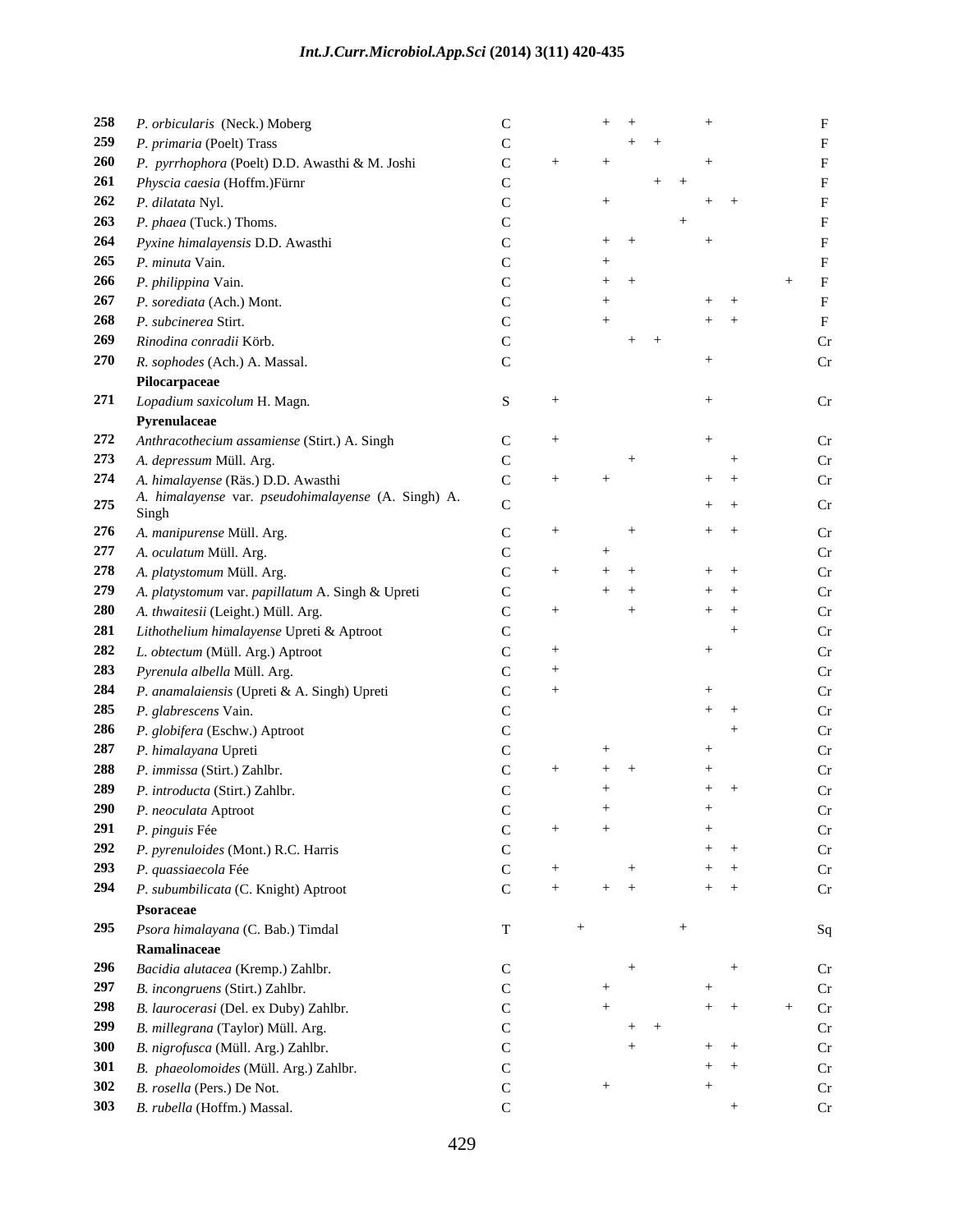| 304 Phyllopsora catervisorediata G.K. Mishra, Upreti & Nayaka |                 |     | $+$                 |    |
|---------------------------------------------------------------|-----------------|-----|---------------------|----|
|                                                               |                 |     |                     |    |
|                                                               |                 |     | $+$ $+$             |    |
|                                                               |                 |     | $+$ $+$<br>$+$      |    |
| 306 P. parvifolia (Pers.) Müll. Arg.                          |                 |     |                     |    |
| 307 Ramalina celastri (Spreng.) Krog & Swinscow               |                 |     |                     |    |
| 308 R. conduplicans Vain.                                     |                 |     | $+$ $+$             |    |
| 309 R. sinensis Jatta                                         |                 |     | $+$ $+$<br>$+$ $+$  |    |
| Rhizocarpaceae                                                |                 |     |                     |    |
| 310 Rhizocarpon badioatrum (Flörke ex Spreng.) Th. Fr.        |                 |     |                     |    |
| 311 R. geographicum (L.) DC.                                  |                 |     | $+$ $+$             |    |
| 312 R. macrosporum Räs.                                       |                 |     | $+$ $+$             |    |
| 313 R. sublucidum Räs.                                        |                 |     |                     |    |
| Sphinctrinaceae                                               |                 |     |                     |    |
| 314 Sphinctrina tubaeformis Massal.                           |                 |     |                     | Cr |
| Stereocaulaceae                                               |                 |     |                     |    |
| 315 Lepraria lobificans Nyl.                                  | C, S, T         |     | $+$ $+$             |    |
| 316 L. vouauxii (Hue) Laundon                                 |                 |     |                     |    |
| 317 Stereocaulon foliolosum var. foliolosumNyl.               |                 |     | $+ + + + + + + +$   |    |
| 318 S. foliolosum var. botryophorum (Müll. Arg.) I.M. Lamb    |                 |     | $+$ $+$             |    |
| 319 S. foliolosum var. strictum (Bab.) I.M. Lamb              |                 |     | + + + + + + + +     |    |
|                                                               |                 |     | $+$ $+$ $+$ $+$ $+$ |    |
| 320 S. glareosum (Sav.) H. Magn.                              |                 |     |                     |    |
| 321 S. himalayense D.D. Awasthi & I.M. Lamb                   |                 |     | $+$ $+$             |    |
| 322 S. myriocarpum Th. Fr.                                    |                 |     | + + + + + + + +     |    |
| 323 S. paradoxum I. M. Lamb                                   |                 |     | $^{+}$              |    |
| 324 S. piluliferum Th. Fr.                                    |                 |     | $+$ $+$             |    |
| 325 S. pomiferum Duvign.                                      |                 |     | $+ + + + + + +$     |    |
| Teloschistaceae                                               |                 |     |                     |    |
| 326 Caloplaca approximata (Lynge) Magnusson                   |                 |     | $+$ $+$             |    |
| 327 C. arenaria (Pers.) Mull.Arg.                             |                 |     | $+$ $+$             |    |
| 328 C. cinnabarina (Ach.) Zahlbr.                             |                 |     | $^{+}$              |    |
| 329 C. citrina (Hoffm.) Th. Fr.                               |                 |     | $+$ $+$             |    |
| 330 C. cupulifera (Vain.) Zahlbr.                             |                 |     |                     |    |
| 331 C. flavocitrina (Nyl.) H. Olivier                         |                 |     |                     |    |
| 332 C. flavorubescens (Huds.) Laundon                         | $\mathcal{C}$ S |     | $+$ $+$             |    |
| 333 C. flavovirescens (Wulf.) Dalla Torre & Sarnth.           | C, S            |     | $+$ $+$<br>$+$ $+$  |    |
| 334 C. jatolii Y. Joshi & Upreti                              |                 | $+$ |                     | Cr |
| 335 C. lithophila H. Magn.                                    |                 |     | $+$ $+$             | Cr |
|                                                               |                 |     |                     |    |
| 336 C. obliterans (Nyl.) Blomb. & Forss.                      |                 |     | $+$ $+$             |    |
| 337 C. ochroplaca Poelt & Hinter.                             |                 | $+$ | $+$ $+$             |    |
| 338 C. pachychelia Poelt & Hinter.                            |                 |     |                     |    |
| 339 C. pyracea (Ach.) Th. Fr.                                 | $\cap$ S        |     |                     |    |
| 340 C. saxicola (Hoffm.) Nordin                               |                 |     |                     |    |
| 341 C. subbassiae Y. Joshi & Upreti                           |                 | $+$ |                     |    |
| 342 C. triloculans Zahlbr.                                    |                 |     | $+$ $+$             |    |
| 343 Ioplaca pindarensis (Räs) Poelt & Hinter.                 |                 |     | $+$ $+$             |    |
| 344 Xanthoria elegans (Links.) Th. Fr.                        |                 |     | $+$ $+$             |    |
| 345 X. sorediata (Vain.) Poelt                                |                 |     | $+$ $+$             |    |
| Thelotremataceae                                              |                 |     |                     |    |
| 346 Diploschistes awasthii Pant & Upreti                      |                 |     |                     | Cr |
| 347 D. diacapsis (Ach.) Lumbsch                               |                 |     | $+$                 | Cr |
|                                                               |                 |     |                     |    |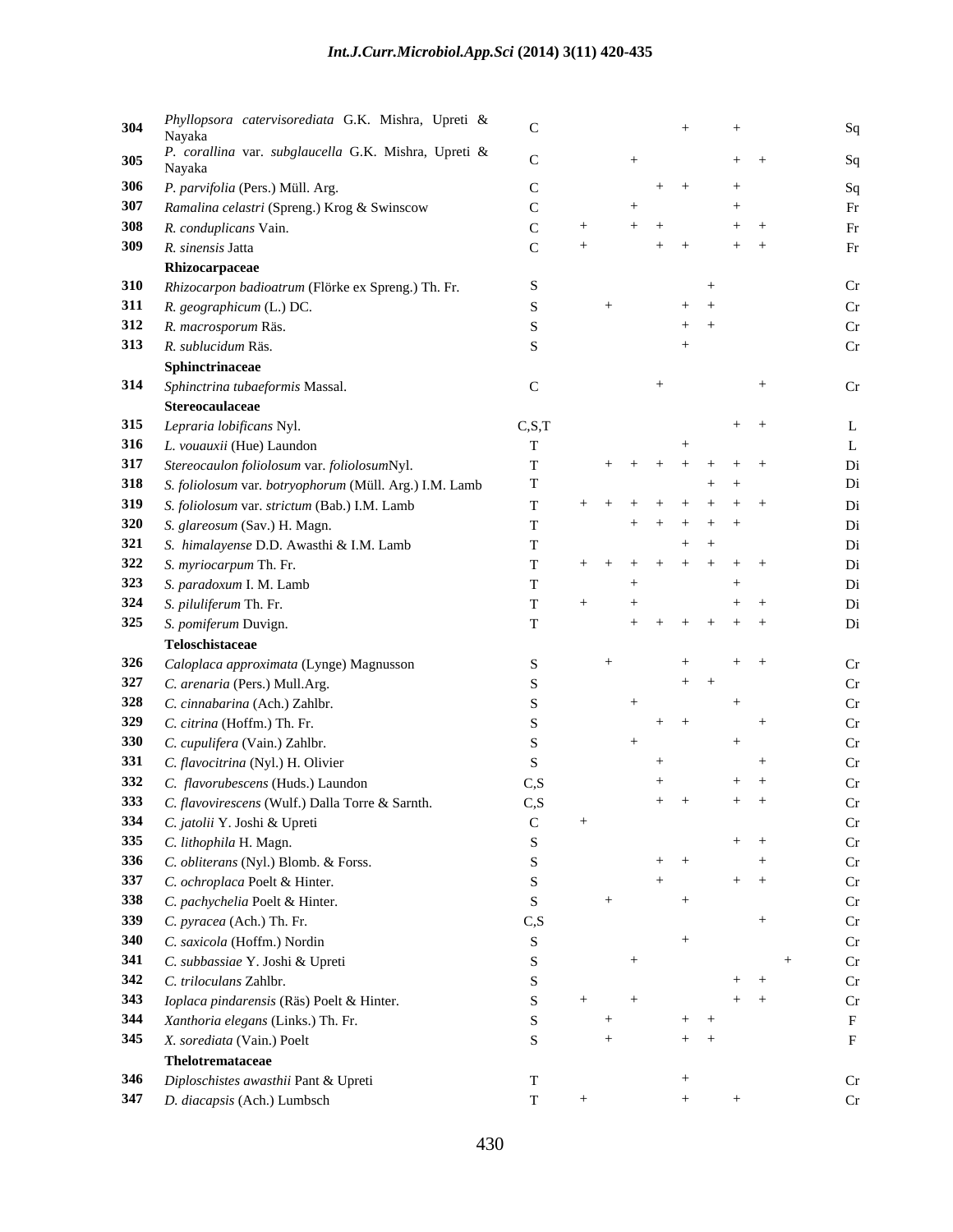| 348 D. gypsaceus (Ach.) Zahlbr.               |                 |  |
|-----------------------------------------------|-----------------|--|
| 349 D. scruposus (Schreb.) Norman             | $+$ $+$ $+$     |  |
| Umbilicariaceae                               |                 |  |
| 350 Umbilicaria indica Frey                   | $+ + + + + + +$ |  |
| 351 U. indica var. nana Frey                  |                 |  |
| 352 <i>U. vellea</i> (L.) Ach.                |                 |  |
| Verrucariaceae                                |                 |  |
| 353 Catapyrenium cinereum (Pers.) Körb.       |                 |  |
| 354 Dermatocarpon meiophyllizum Vain.         | $+$ $+$         |  |
| 355 D. miniatum (L.) Mann                     |                 |  |
| 356 D. vellereum Zschacke                     |                 |  |
| 357 Endocarpon nigrozonatum A. Singh & Upreti |                 |  |
| 358 E. subrosettum A. Singh & Upreti          | $+$ $+$         |  |
| 359 Staurothele fissa (Taylor) Zwackh         |                 |  |
| 360 Verrucaria acrotella Ach.                 |                 |  |
| 361 V. coerulea (Ramond) DC.                  |                 |  |

**GF-** Growth Forms, **+** Present, **Cr-** Crustose, **Fo-** Foliose, **Fr-** Fruticose, **Le-** Lepraria, **Di-** Dimorphic, **S-** Saxicolous, **C-** Corticolous, **T-** Terricolous. **1-** Jatoli, **2-** Zero Point, **3-** Loharkhet, **4-** Dwali, **5-** Phurkia, **6-** Mirtoli, **7-** Dhakuri, **8-** Khati, **9-** Song, **10-** Kapkot.

**Fig.1** Localities of Bageshwar district surveyed for lichens

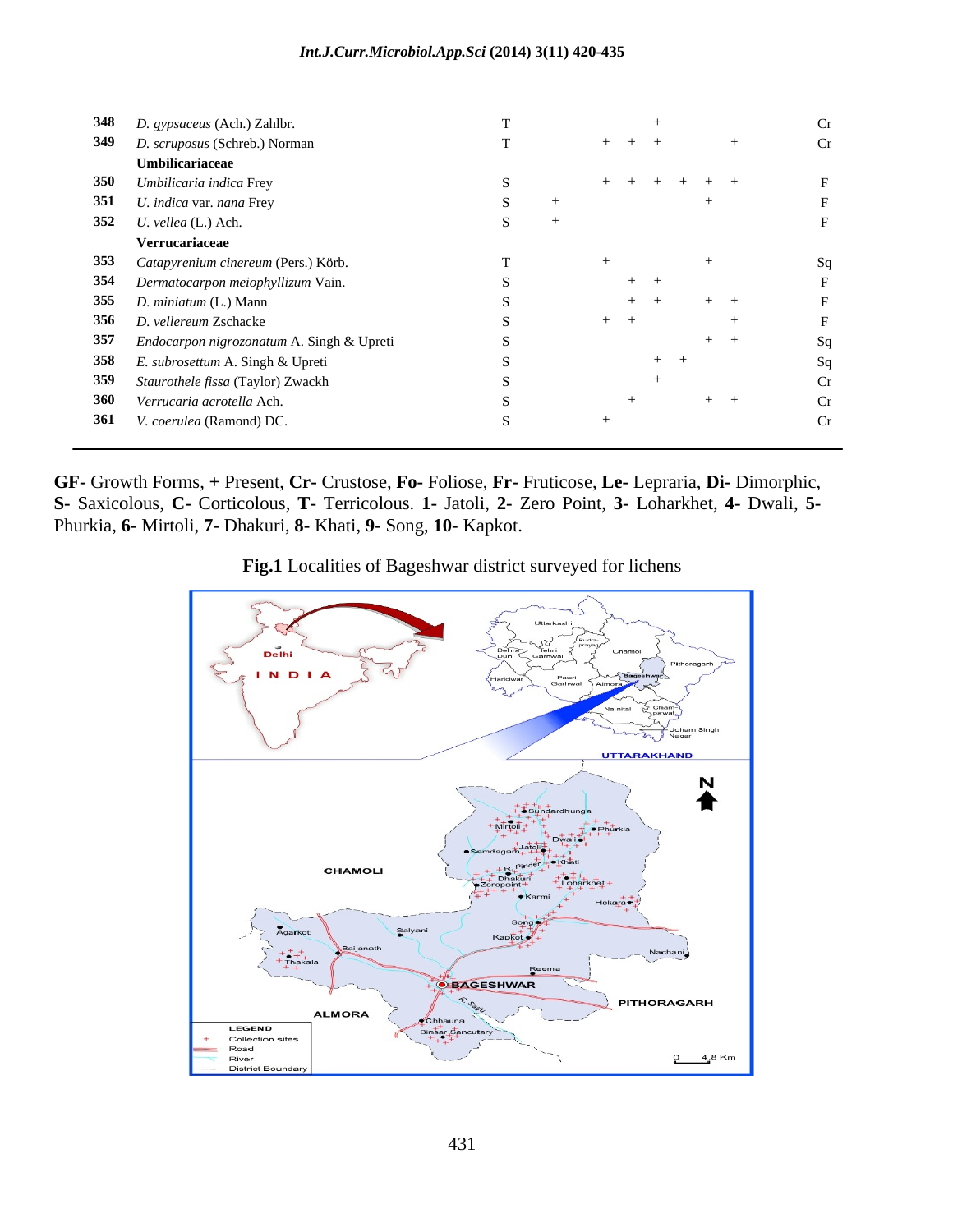

**Fig.2** Number of species and genera in the ten dominant lichen families in Bageshwar district

**Fig.3** Number of species in the ten dominant lichen genera in Bageshwar district



Lichen genera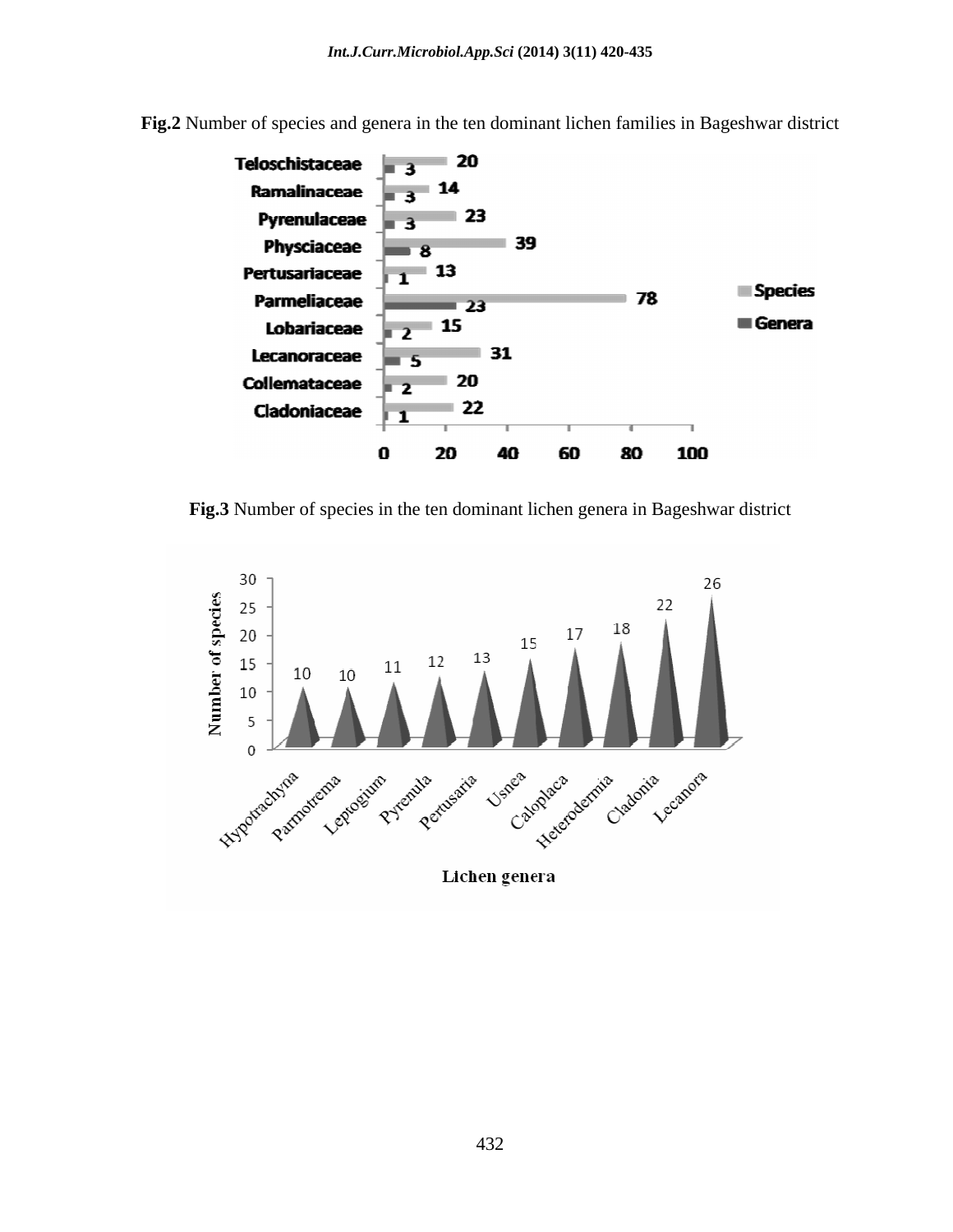

**Fig.5** Diversity of lichens in different localities of Bageshwar district

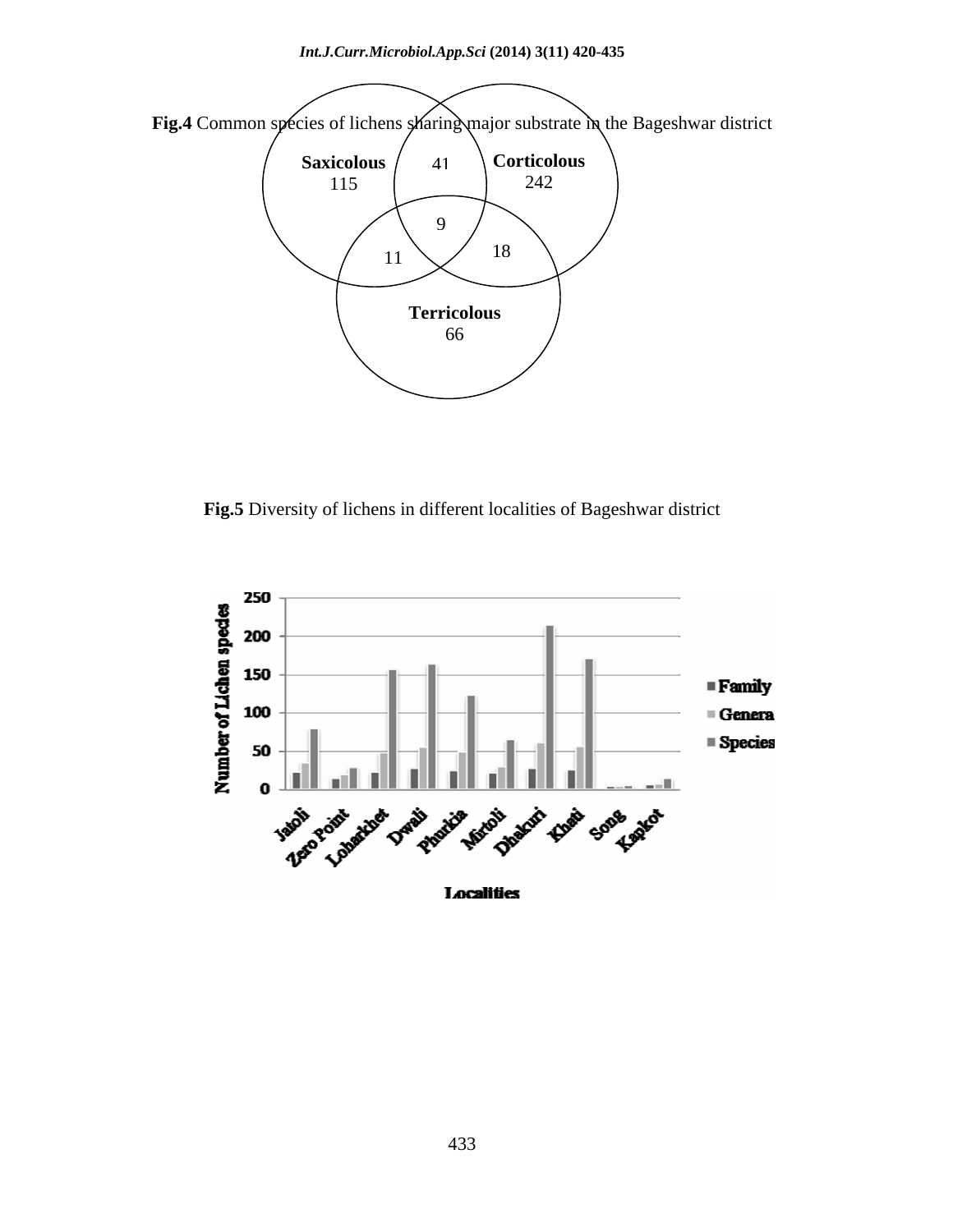The authors are thankful to the Director, CSIR-National Botanical Research Joshi, S.,Upreti, D.K., Das, P. 2011. Institute, Lucknow for providing  $\overline{L}$  Lichen diversity assessment in laboratory facilities. One of the authors **Excellent Construction** and **Pindari** Glacier valley of (GKM) is grateful to Department of Science and Technology (DST-SERB),  $41(1-2)$ : 25-41. New Delhi (SB/FT/LS-258/2012) for Acked presentation is the most increase in Eclean (Note in the Sixteen for the Sixteen Content (Note in the Sixteen of the Sixteen of the Sixteen of the Sixteen of the Sixteen of the Sixteen of the Sixteen of the Sixteen

- Awasthi, D.D. 1975. Lichen flora of
- *Hattori Bot. Lab.,* 65: 207–302. 41(1–2): 61–73.
- 
- Awasthi, D.D. 2000. Lichenology in Indian subcontinent: A supplement
- Awasthi, D.D. 2007. A compendium of
- Divakar, P.K., Upreti, D.K. 2005. India. *Mycotaxon,* 115: 29 44.
- Joshi, S. 2010. Diversity of lichens in
- Lichen flora of Munsiyari, Khaliya Uttarakhand.<br>Top and Kalamuni in Pithoragarh Singh, K.P., Sinl

**Acknowledgements** Change in Lichen flora of Pindari Glacier during the last three decades. *Ann. Forestry*, 16(1): 168-169.

- Lichen diversity assessment in Pindari Glacier valley of Uttarakhand, India. *Geophytology,*  $41(1-2)$ : 25-41.
- award of Young Scientist fellowship. on lichen family Teloschistaceae **References** University. Joshi, Y. 2008. Morphotaxonomic studies from India. Ph.D. thesis, Kumaun University.
- Pindari Glacier valley, India. lichens on fallen twigs of *Quercus Geophytology,* 5(2): 178–185. *leucotrichophora* and *Quercus* Awasthi, D.D. 1988. A key to *semecarpifoliain* and around Nainital macrolichens of India and Nepal. *J.*  city, Uttarakhand. *Geophytology*  Kholia, H., Mishra, G.K., Upreti, D.K., Tiwari, L. 2011. Distribution of *leucotrichophora* and *Quercus semecarpifolia*in and around Nainital  $41(1-2): 61-73.$
- Awasthi, D.D. 1991. A key to Mishra, G.K. 2012. Distribution and microlichens of India, Nepal and Sri ecology of lichens in Kumaun Lanka. *Bibliotheca Lichenologica,* 40: 1 337. Thesis, Kumaun University, Nainital. Himalaya, Uttarakhand. Ph.D.
	- to "A Handbook of Lichens". Bishen Enumeration of lichens from Singh Mahendra Pal Singh, Pithoragarh district of Uttarakhand, DehraDun, India. **India.** *Geophytology*, 39(1–2): 23– Mishra, G.K., Joshi, S., Upreti, D.K., Punetha, N., Dwivedi, A. 2010. Enumeration of lichens from 39.
	- the macrolichens from India, Nepal Mishra, G.K., Upreti, D.K., Nayaka, S., and Sri Lanka. Bishen Singh Mahendra Pal Singh, DehraDun, India. (lichenized *Ascomveotina*) from Haridash, B. 2011. New taxa and new reports of *Phyllopsora*  (lichenized *Ascomycotina*) from
	- Parmelioid lichens in India: A Nayaka, S. 2004. Revisionary studies on revisionary study. Bishen Singh, lichen genus *Lecanora sensulato* in Mehandra Pal. DehraDun, India. India. Ph.D. Thesis. Dr. RML Avadh University.
- Pindari and Milam region of Pant, V. 2002. Biodiversity of lichens in Kumaun Himalayas. Ph.D. Thesis, botanical hot spots of Pithoragarh Kumaun University, Nainital. district, Uttaranchal. Ph. D. Thesis, Joshi, S., Upreti, D.K., Punetha ,N. 2008a. Kumaun University, Nainital, Uttarakhand.
	- Top and Kalamuni in Pithoragarh Singh, K.P., Sinha, G.P. 2010. Indian district of Uttarakhand. lichens: An annotated checklist. Phytotaxonomy, 7: 50–55. botanical survey of India. Shiva